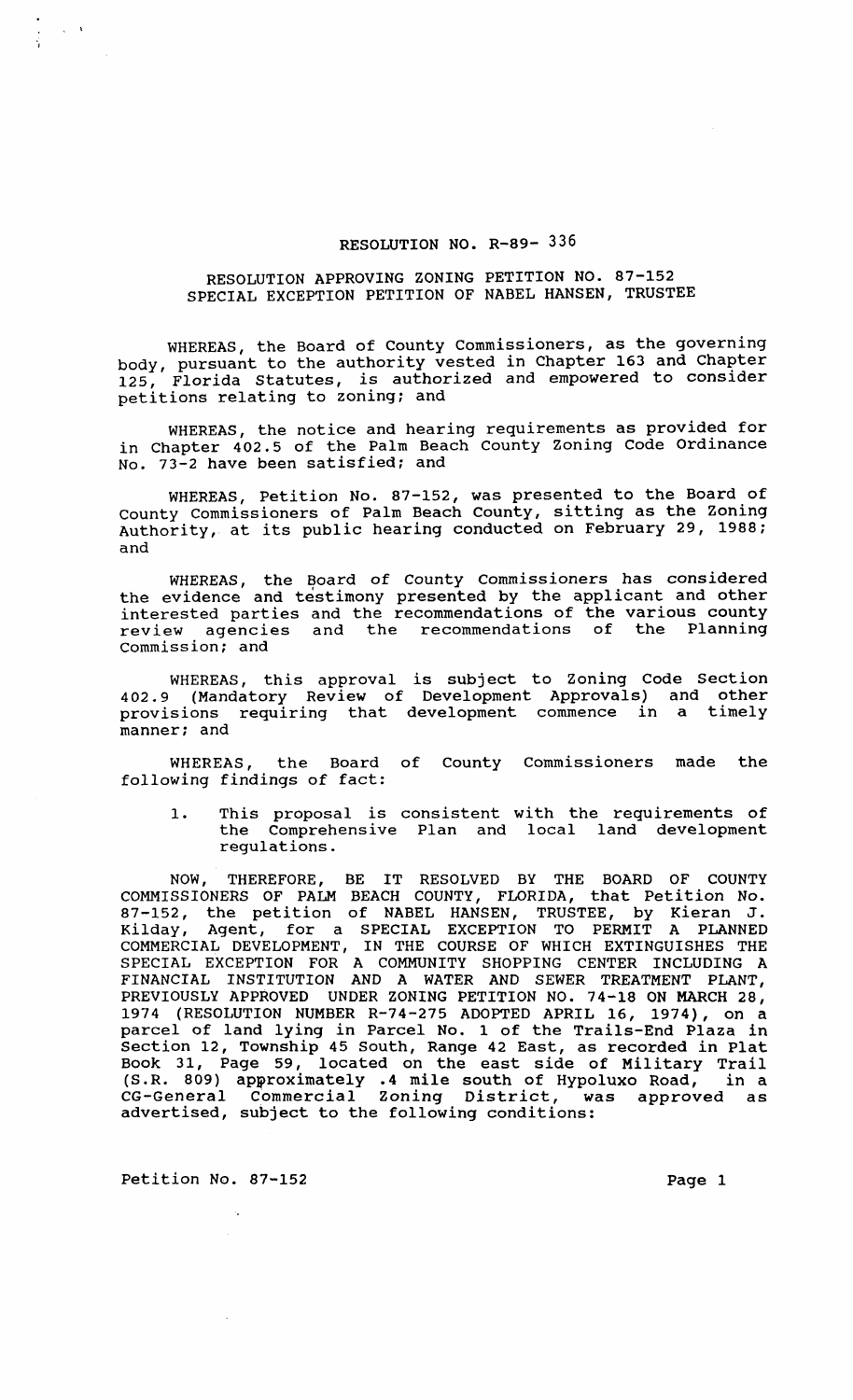- 1. Prior to site plan certification, the site plan shall be amended to indicate the following:
	- a. Transfer of the specialized vehicular use area landscaping on Parcel B to the perimeter of site.
	- b. Perimeter landscape buffer option number two of the zoning Code section 500.38.D.5(2)
	- c. Relocation of the dumpster and the loading area to the northeastern portion of the site from the western portion of the retail lease building, to an area not visible from Military Trail.
- 2. Locate and preserve the mature ficus tree on site.
- 3. Petitioner shall submit two (2) copies of properly executed (Cross-Access\Unity of Control) documents to executed (Cross Access only of control) accuments to Review Committee Meeting.
- 4. security outdoor lighting shall be of low intensity and light standards will meet a minimum fifteen foot setback requirement from residential developments.
- 5. Proposed structures shall receive uniform architectural treatment.
- 6. No outdoor storage or disassembled vehicles or parts thereof shall be permitted on site.
- 7. The developer shall retain the stormwater runoff in accordance with all applicable agency requirements in effect at the time of the permit application. However, at a minimum, this development shall retain onsite three (3) inches of the stormwater runoff generated by a three (3) year-one (1) hour storm as required by the Permit section, Land Development Division. The drainage system shall be maintained in an acceptable condition as approved by the County Engineer. In the event that the drainage system is not adequately<br>maintained as determined by the County Engineer, this matter will be referred to the Code Enforcement Board for enforcement.
- 8. If required by the County Engineer or the South Florida water Management District the developer shall design the drainage system such that storm water runoff from the parking areas and paved surfaced shall be separate from those areas which may contain hazardous or undesirable waste from the proposed site.
- 9. within 90 days of approval of this project, the

Petition No. 87-152 Page 2

 $\sim 10^4$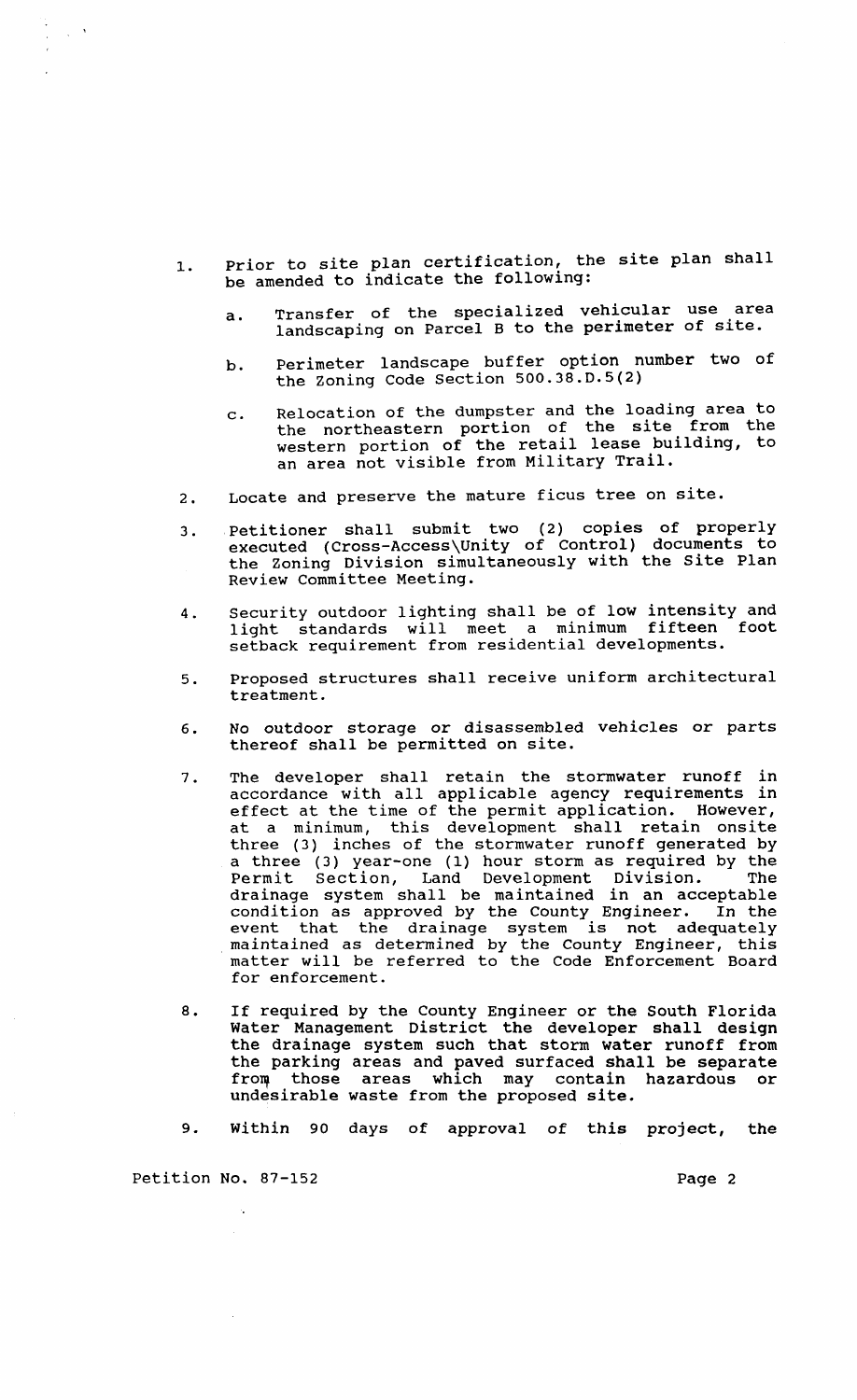property owner shall convey to Palm Beach County by road right-of-way warranty deed additional right-of-way required for the construction of a right turn lane, required for the conscruction of the project's entrance road. This right-of-way shall be 72 feet from entrance road. This right of war bharr we have contained and encroachments. Petitioner shall provide Palm Beach County with sufficient documentation acceptable to the Land Acquisition Division to ensure that the property is free of all encumbrances and encroachments.

- 10. Property owner shall be restricted to only one entrance until Military Trail has been constructed as a 4 lane median divided section adjacent to the site.
- 11. The property owner shall pay a Fair Share Fee in the amount and manner required by the "Fair Share . contribution for Road Improvements Ordinance" as it Contribution for Road Improvements Ordinance as it amended. The Fair Share Fee for this project presently is \$140,380.00 (5,240 trips X \$26.79 per trip).
- 12. Property owner shall;

 $\frac{1}{2}$  and  $\frac{1}{2}$ 

- a. Record an Unity of Control on the subject parcel; and
- b. Record a cross access agreement to the parcel to the south adjacent to Military Trail

prior to site plan approval, subject to approval by the County Attorney and County Engineer until provisions of Palm Beach County's Subdivision and Platting Regulations have been met.

- 13. If required by the County Engineer, the property owner It required by the councy inginear, and property owner shail conscruce a refe carn rane, north approach and a the project's entrance road, concurrent with paving and drainage improvements.
- 14. The property owner shall fund the construction of a left turn lane, north approach, and a continuous right turn lane, south approach, and a concinuous right<br>turn lane, south approach, on Military Trail at the earn rane, south approach, on hiricary frain at the<br>project's entrance road. Acceptable surety for this construction shall be posted prior to April 1, 1988 or prior to site plan approval, whichever shall first occur, and shall include all construction costs and plan revisions.
- 15. Failure to comply with the conditions herein may result in the denial or revocation of a building permit; the issuance of a stop work order; the denial of a Certificate of Occupancy on any building or structure;

Petition No. 87-152 Page 3